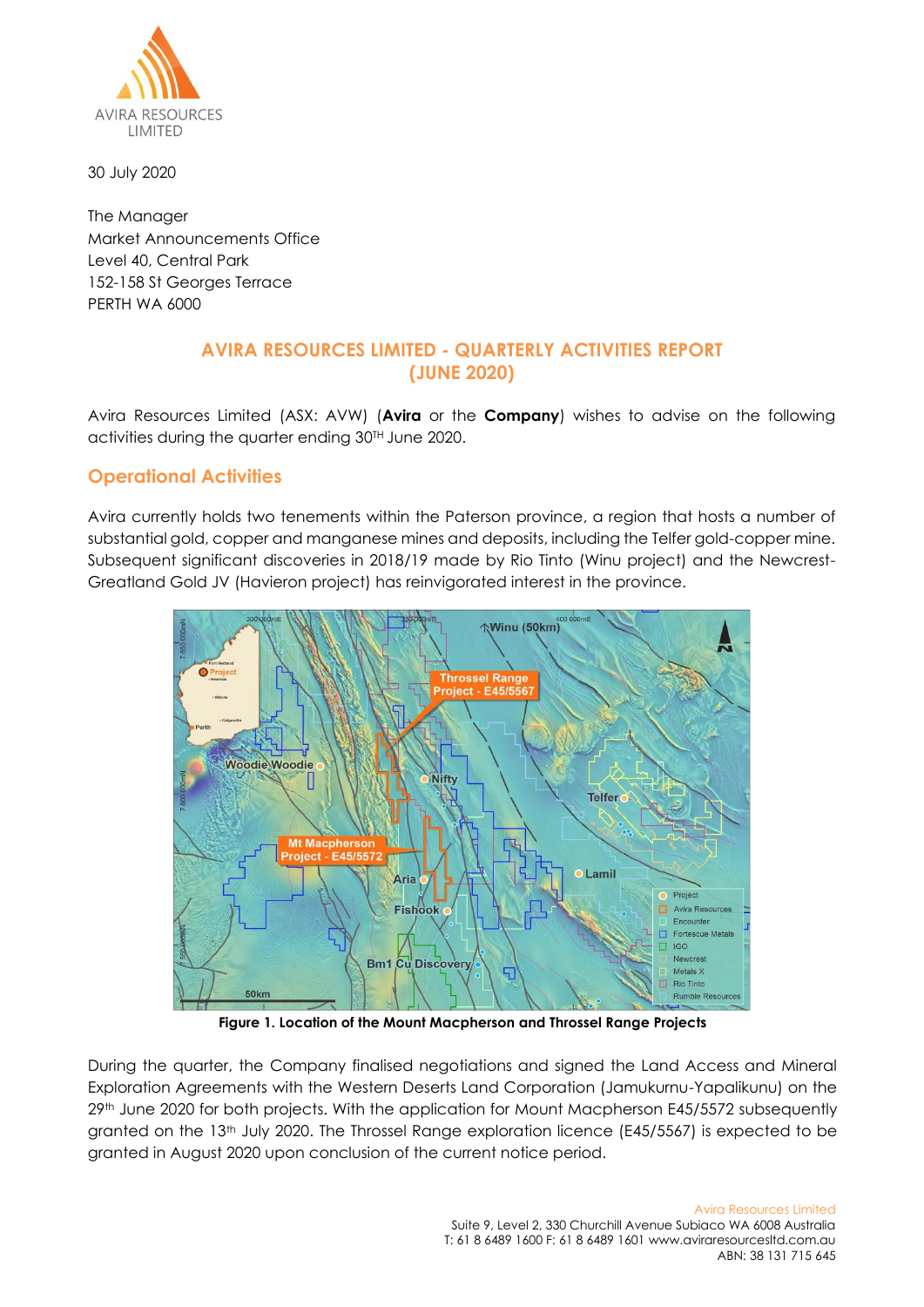

The Avira projects are situated in the Yeneena basin sedimentary rock formation that hosts both the Nifty and Maroochydore copper deposits.

Both of Avia's projects border the Encounter Resources/IGO and the Metals X/IGO Joint Ventures with the south western boundary of Mount Macpherson in close proximity to the magnetic anomaly associated with Encounter's Aria Prospect, with an interpreted NE trending structural corridor projecting onto E45/5572 (see Figure 2).



**Figure 2. Location of Avira's Paterson Projects in relation to major mines and emerging coper-gold prospects showing committed exploration expenditures by major joint ventures in the region.**

The Company immediately mobilised an exploration field team to the area and engaged NRG Australia Limited to complete phases 1&2 of its planned exploration program including geological mapping, geo-chemical soil sampling and to conduct an airborne geophysics survey over the project area.

## **Phase 1: Regional Geochemistry & Geological Mapping**

It is planned that the field team collect up to 1300 soil samples and conduct rock chip sampling of the vein, fault and structural targets identified in the outcrop areas on Mount Macpherson.

Soil sampling is intended to develop a data set of precious, base metal and trace element pathfinder geochemistry in areas of outcrop and sub-outcrop areas. This database will complement the airborne EM data and provide insights as to whether any conductive bodies are associated with hydrothermal mineralisation.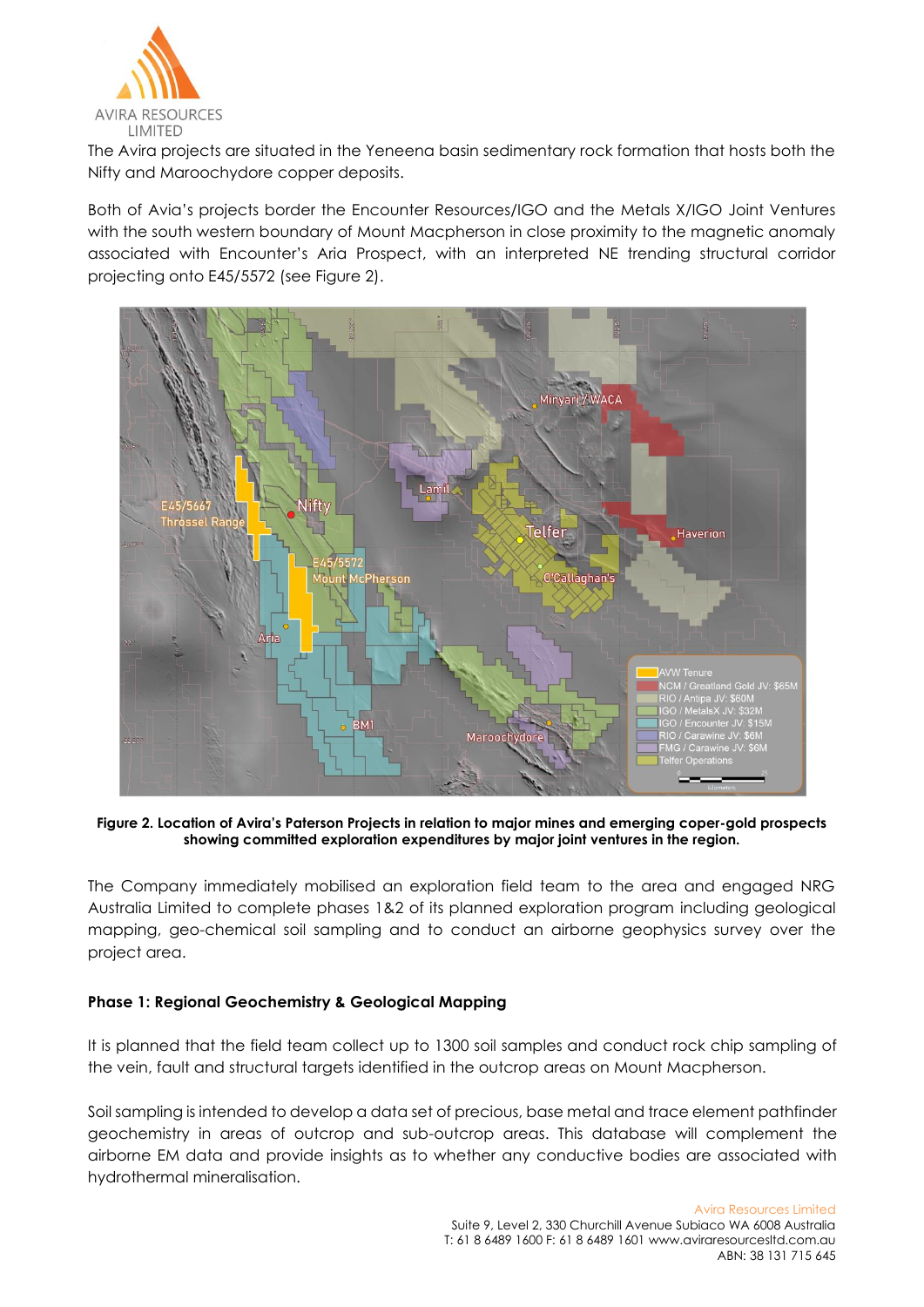



**Figure 3. GSWA Regolith landform map of the Paterson highlighting outcrop on AVW's Paterson Projects**

Outcropping geology and shallow cover exist across both tenements. Significant areas of the Throssel Range and Mount Macpherson tenements are outcropping, with the remainder shallowly covered by aeolian dune fields, with potentially minor areas of shallow glaciogene sediments (Figure 2). Cover is likely to be less than 50m thick, contrasting with ~100m in Lamil, and +400m in the Haverion area. Shallow cover provides advantages in exploration as conventional soil geochemistry can be used, structures mapped and understood, and better resolution with deeper penetration of VTEM is expected.

Avira has engaged two experienced senior geologists to undertake a comprehensive structural map and to validate the photogeological interpretation. Preliminary results are expected within the September quarter.

### **Phase 2: Airborne EM Survey**

Avira has engaged NRG Australia Pty Ltd (NRG) to complete a high-resolution helicopter borne Xcite<sup>tm</sup> electromagnetic and magnetic survey over the project area. Upon grant of Mount Macpherson, NRG has mobilised to site and commenced operations. The survey being undertaken is a 200m spaced, low-level helicopter borne airborne electromagnetic (AEM) survey.

This survey will map conductive stratigraphy, provide some structural information, identify prospective conductors and map conductive regolith (e.g., Permian channels), and provide areas of interest for ground truthing and drilling. Initial results and preliminary interpretations are expected to be delivered 4 to 6 weeks post the completion of the survey.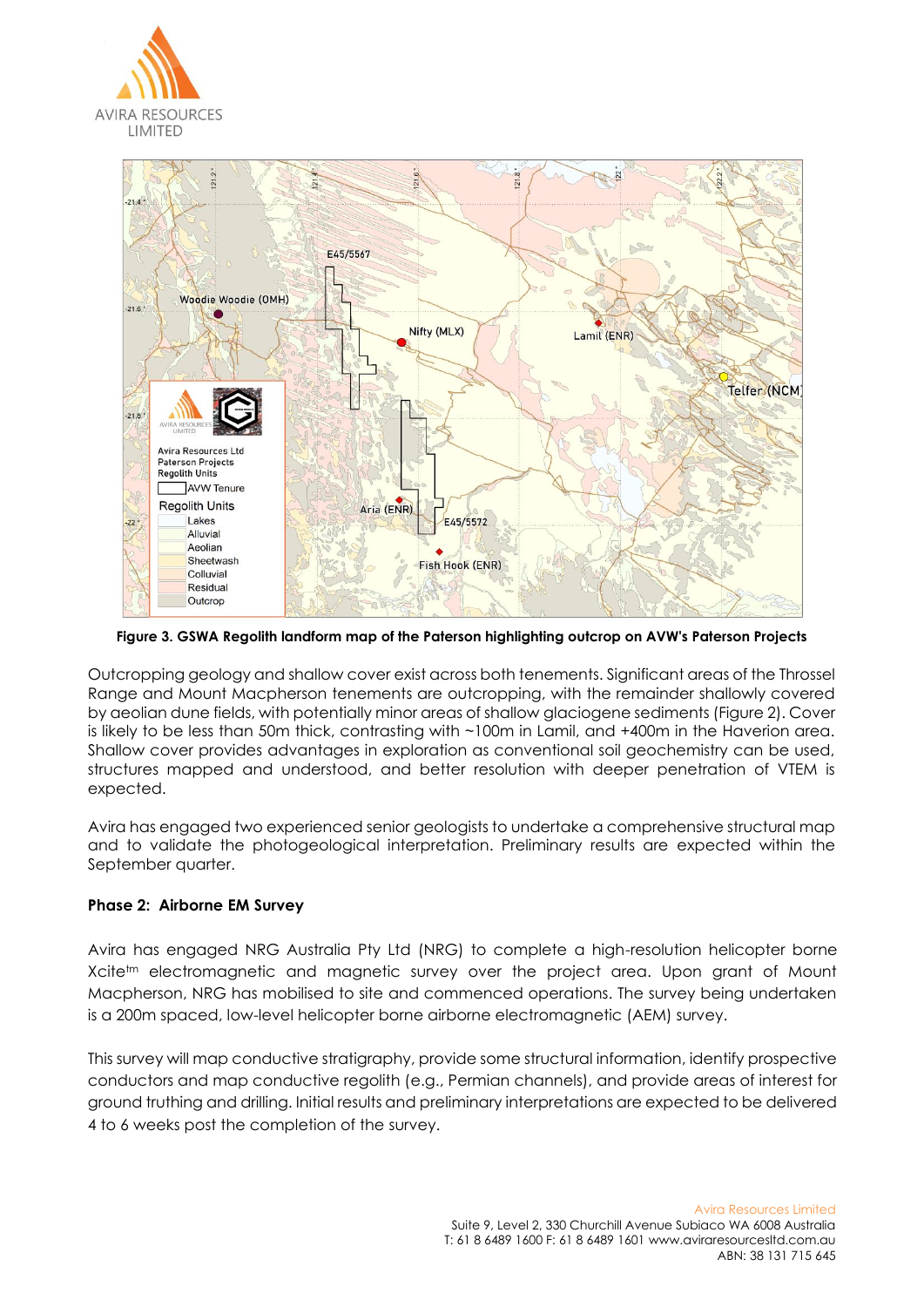

The Company intends to drill the Paterson Projects pending receipt and interpretation of the geochemistry and geophysical data and the generation of any anomalies which warrant follow-up work. The timing of drilling will be contingent upon receipt of all statutory approvals including heritage clearances and satisfactory weather. The opportunity to mobilize and commence drilling early in the 4<sup>th</sup> quarter of 2020 is expected.

## **Pyramid Gold Project, Queensland**

Indicative estimated costings of potential follow-on exploration programs are currently being worked up and will be presented and considered in due course as AVW continues to identify and assess the value of additional exploration expenditure in the East Pyramid Range against other opportunities consistent with the Company's focus on creating value for its shareholders in the resource exploration space.

## **Southern Queensland Projects**

No significant exploration work was undertaken on the Southern Queensland Project during the June quarter.

## **Corporate Activities**

The Company completed a share placement (**Placement**) to raise A\$500,000 through the issue of 250,000,000 ordinary shares at \$0.002 (refer ASX announcement 28th May 2020). Shareholder approval for the Placement was obtained at the General Meeting of Shareholders held on the 3rd July 2020.

| <b>ISSUED CAPITAL</b>                                                 | <b>ASX</b><br><b>CODE</b> | <b>NUMBER</b> |
|-----------------------------------------------------------------------|---------------------------|---------------|
| <b>Issued Fully Paid Ordinary Shares</b>                              | <b>AVW</b>                | 1,375,000,000 |
| Unquoted options exercisable at \$0.01 on or before 16 September 2021 |                           | 7,272,728     |
| Unquoted options exercisable at \$0.01 on or before 15 November 2021  |                           | 50,000,000    |
| Unquoted options exercisable at \$0.01 on or before 10 July 2022      |                           | 50,000,000    |

The Company engages Cicero Group Pty Ltd for accounting, administrative and company directorship & secretarial services at \$10,000 per month (exclusive of GST). Mr Sonu Cheema is a shareholder in Cicero Group Pty Ltd.

Payments of monthly and accrued Director fees, superannuation and provision of administration/consulting services totaled \$18,468 during the June quarter. This is also detailed in section 6 of the Appendix 5B.

#### **Table 1. Avira Resources Tenement Register**

| <b>LEASE</b>            | <b>NAME</b> | <b>AREA</b> | <b>AREA UNITS</b> | <b>RENEW</b> | <b>GRANT</b> | <b>EXPIRY</b> | <b>HOLDER</b> | EA |
|-------------------------|-------------|-------------|-------------------|--------------|--------------|---------------|---------------|----|
|                         |             |             |                   |              | <b>DATE</b>  | <b>DATE</b>   |               |    |
| $P_1$ $P_2$ $P_3$ $P_4$ |             |             |                   |              |              |               |               |    |

**Paterson Range (WA)**

| $1 - - - -$<br>$- - -$<br>ے روز | Mount      | 44<br>. . | $\mathbf{r}$<br>-Blocks<br>Sub- | $\Omega$<br>$11117 - 7$<br>۰∠∪<br><b>、</b><br>lui.<br><b>I</b> . | $\sim$ $\sim$<br>$\sqrt{2}$<br>$\sim$ -July-4. | Mount           | $1 - - - -$<br>$\Gamma$ $\Lambda$ $\Gamma$<br>E45<br>, JJ / 4 |
|---------------------------------|------------|-----------|---------------------------------|------------------------------------------------------------------|------------------------------------------------|-----------------|---------------------------------------------------------------|
|                                 | Macpherson |           |                                 |                                                                  |                                                | Macpherson<br>. |                                                               |

Avira Resources Limited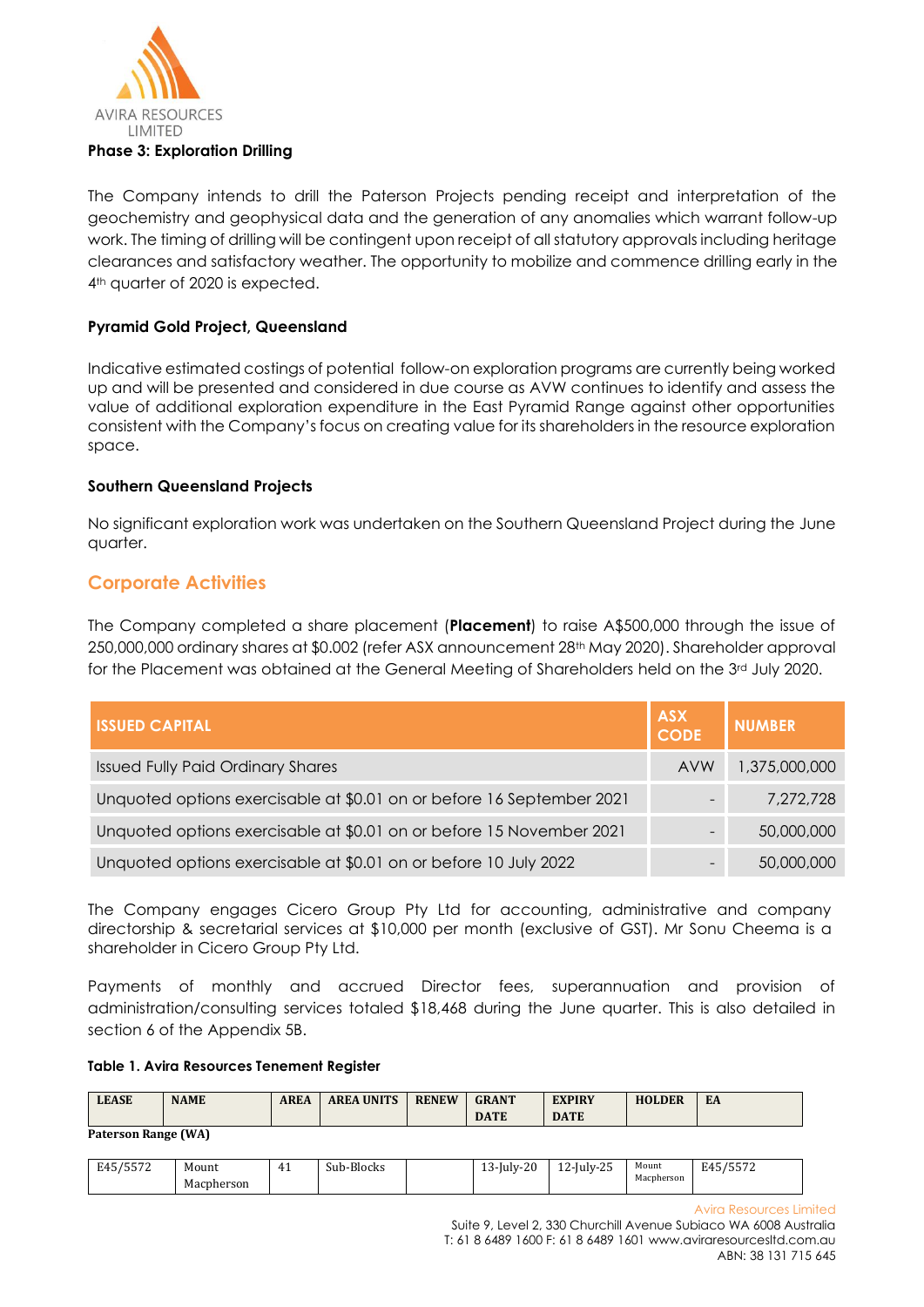

| $I = F$<br>. חהה               | Throssei            | $\Omega$<br>ے ت | $\sim$<br>Sub-Blocks | <br>Under   | Avira     | $1 - - - -$<br>н д.<br>י סכפ |
|--------------------------------|---------------------|-----------------|----------------------|-------------|-----------|------------------------------|
|                                | <b>Range</b><br>___ |                 |                      | application | Resources |                              |
| $\mathbf{u}$ $\alpha$ $\alpha$ |                     |                 |                      |             |           |                              |

**Mount Garnet (QLD)**

| ML 20066      | Valetta - | ل. 1 | Hectares | $30$ -Jan-- | 30-Jun-21 | <b>AVIRA</b> | EPSL00266113 |
|---------------|-----------|------|----------|-------------|-----------|--------------|--------------|
|               | Sugarbag  |      |          | 92          |           |              |              |
| Pyramid (QLD) |           |      |          |             |           |              |              |

|           | Pyramid   | 16 | Sub-Blocks | $5 - Aug-$ | $4-Aug-20$   | MGTM  | EPSX00705113 |
|-----------|-----------|----|------------|------------|--------------|-------|--------------|
| EPM 12887 |           |    |            | 04         |              |       |              |
| EPM 19554 | Pyramid 3 | 14 | Sub-Blocks | $16$ -Dec- | $15$ -Dec-22 | MGTM  | EPSX00705113 |
|           |           |    |            | 14         |              |       |              |
| EPM 25154 | Pyramid 2 | 25 | Sub-Blocks | $23$ -Feb- | 22-Feb-23    | AVIRA | EPSX00899513 |
|           |           |    |            | 15         |              |       |              |

#### **Southern Queensland (QLD)**

| EPM 12834        | Mount    |   | Sub-Blocks | 17-Dec-99 | $16$ -Dec-20 | MGTM | EPSX00600613 |
|------------------|----------|---|------------|-----------|--------------|------|--------------|
|                  | Steadman |   |            |           |              |      |              |
| <b>EPM 8402V</b> | Yarrol   | - | Sub-Blocks | $13-Nov-$ | $12-Nov-20$  | MGTM | EPSX00600713 |
|                  |          |   |            | 91        |              |      |              |

| Rank           | <b>Name</b>                                                                                            | <b>Units</b> | % Units |
|----------------|--------------------------------------------------------------------------------------------------------|--------------|---------|
| 1              | <b>GREAT SOUTHERN FLOUR MILLS PTY LTD</b>                                                              | 130.000.000  | 9.45    |
| $\overline{2}$ | SUNSET CAPITAL MANAGEMENT PTY LTD <sunset superfund<br="">A/C</sunset>                                 | 90,000,000   | 6.55    |
| 3              | <b>MR GAVIN JEREMY DUNHILL</b>                                                                         | 51,000,000   | 3.71    |
| $\overline{4}$ | SABRELINE PTY LTD <jpr a="" c="" investment=""></jpr>                                                  | 49,000,000   | 3.56    |
| 5              | STATION NOMINEES PTY LTD <station a="" c="" fund="" super=""></station>                                | 40.000.000   | 2.91    |
| 5              | MS LORAINE VON DER WEID-DE WECK                                                                        | 40,000,000   | 2.91    |
| 7              | MR IAN PRENTICE + MRS TRACEY GAY PRENTICE <1&T PRENTICE<br><b>FAMILY A/C&gt;</b>                       | 32.500.000   | 2.36    |
| 8              | MR KEVIN FRANCIS BARNETT + MRS HELEN LOUISE BARNETT <k&h<br><b>BARNETT SUPER FUND A/C&gt;</b></k&h<br> | 30,000,000   | 2.18    |
| 9              | CELTIC CAPITAL PTY LTD <celtic a="" c="" capital=""></celtic>                                          | 25,000,000   | 1.82    |
| $\mathbf{Q}$   | <b>GEMELLI NOMINEES PTY LTD <gemelli a="" c="" family=""></gemelli></b>                                | 25.000.000   | 1.82    |
| 9              | MR DAVID VIGOLO <vigolo a="" c="" family=""></vigolo>                                                  | 25,000,000   | 1.82    |
| 9              | <b>MR JONATHAN MARK WILD</b>                                                                           | 25,000,000   | 1.82    |
| 13             | SURF COAST CAPITAL PTY LTD <minnie a="" c="" f="" p=""></minnie>                                       | 24.999.999   | 1.82    |
| 14             | HONG KONG JINGAOFENGDA BUSINESS CO LIMITED                                                             | 23,520,000   | 1.71    |
| 15             | <b>RANCHLAND HOLDINGS PTY LTD</b>                                                                      | 20,666,667   | 1.50    |
| 16             | ANGKOR IMPERIAL RESOURCES PTY LTD <turkish a="" bread="" c="" f="" s=""></turkish>                     | 20.000.000   | 1.45    |
| 16             | <b>MR KENNETH DAVID ROGERS</b>                                                                         | 20.000.000   | 1.45    |
| 18             | <b>JOSEPH ENERGY (HONG KONG) LTD</b>                                                                   | 19,190,909   | 1.40    |
| 19             | SACCO DEVELOPMENTS AUSTRALIA PTY LIMITED <the sacco<br=""><b>FAMILY A/C&gt;</b></the>                  | 18,000,000   | 1.31    |
| 20             | MR IAN ALASTAIR LEETE + MRS HELEN LEETE <the family<br="" leete="">S/F A/C&gt;</the>                   | 16,577,986   | 1.21    |
|                | Totals: Top 20 holders of All Fully Paid Ordinary Shares (Total)                                       | 725,455,561  | 52.76   |
|                | <b>Total Remaining Holders Balance</b>                                                                 | 649.544.439  | 47.24   |

**ENDS**

For, and on behalf of, the Board of the Company, and authorised for release David Deloub Executive Director Avira Resources Limited

Shareholders and other interested parties can speak to Mr Sonu Cheema if they have any queries in relation to this announcement: +618 6489 1600.

#### **Forward looking statements**

This announcement contains forward-looking statements which are identified by words such as 'may', 'could', 'believes', 'estimates', 'targets', 'expects', or 'intends' and other similar words that involve risks and uncertainties. These statements are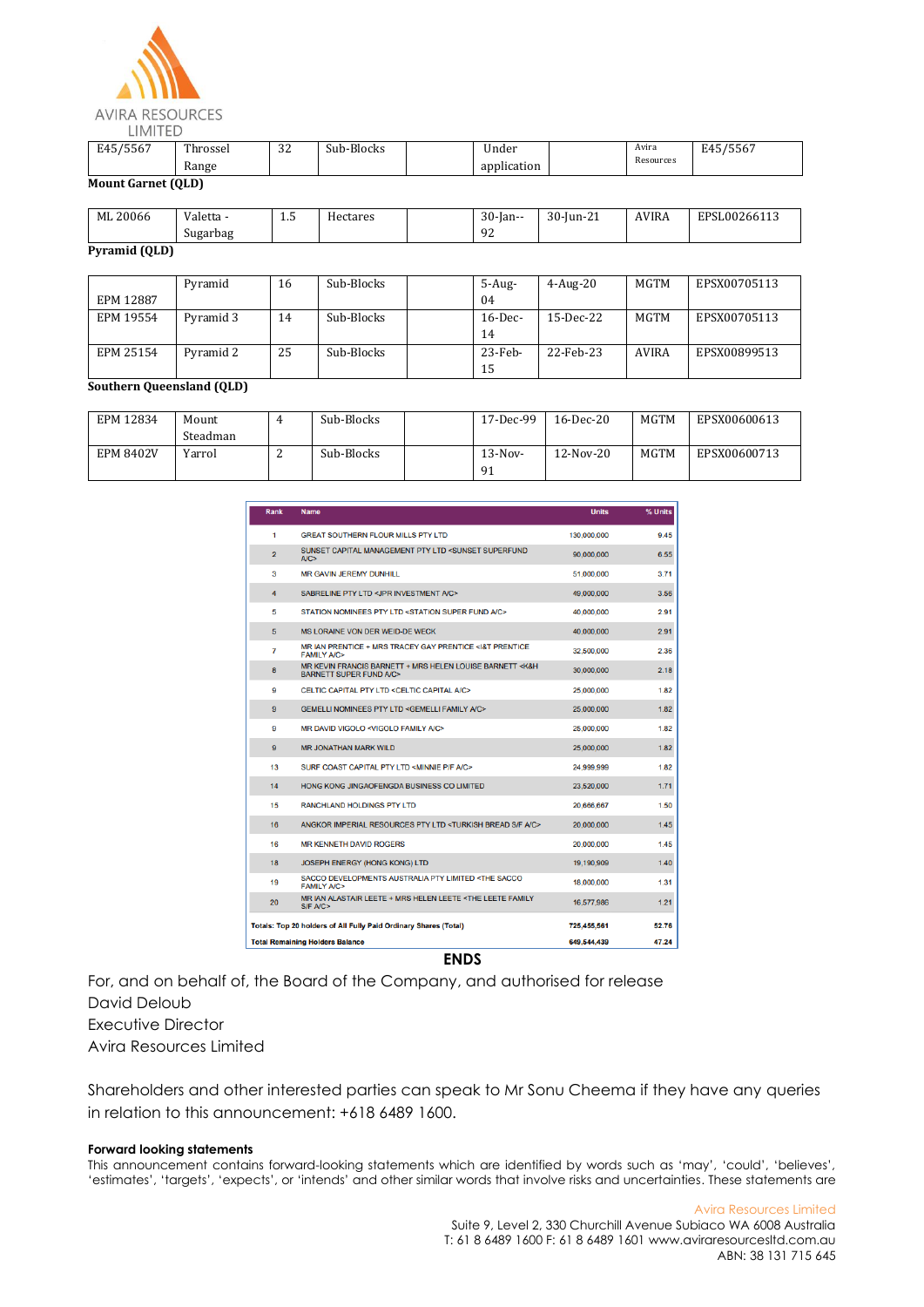

based on an assessment of present economic and operating conditions, and on a number of assumptions regarding future events and actions that, as at the date of this announcement, are expected to take place. Such forward-looking statements are not guarantees of future performance and involve known and unknown risks, uncertainties, assumptions and other important factors, many of which are beyond the control of the Company, the directors and our management. We cannot and do not give any assurance that the results, performance or achievements expressed or implied by the forward-looking statements contained in this prospectus will actually occur and investors are cautioned not to place undue reliance on these forward-looking statements. We have no intention to update or revise forward-looking statements, or to publish prospective financial information in the future, regardless of whether new information, future events or any other factors affect the information contained in this announcement, except where required by law. These forward looking statements are subject to various risk factors that could cause our actual results to differ materially from the results expressed or anticipated in these statements.

#### **Competent Persons Statement**

The information in this announcement that relates to Exploration Results is based on and fairly represents information and supporting documentation prepared by Mr Roland Gotthard. Mr Gotthard is a consultant geologist for AVW and a member of the Australian Institute of Mining and Metallurgy. Mr Gotthard has sufficient experience relevant to the styles of mineralisation and types of deposits which are covered in this announcement and to the activity which they are undertaking to qualify as a Competent Person as defined in the 2012 edition of the 'Australasian Code for Reporting of Exploration Results, Mineral Resources and Ore Reserves' ("JORC Code"). Mr Gotthard consents to the inclusion in this announcement of the matters based on his information in the form and context in which it appears.

#### **ASX Listing Rules Compliance**

In preparing the Quarterly Report for the period ended 30 June 2020 and to date, the Company has relied on the following ASX announcements.

| ASX Announcement        | 15/06/2020 | <b>EXPLORATION LICENCE GRANTED AND FIELD ACTIVITIES COMMENCE</b> |
|-------------------------|------------|------------------------------------------------------------------|
| ASX Announcement        | 28/05/2020 | Commencement of Exploration Activities and Capital Raising       |
| ASX Announcement        | 03/04/2020 | AVW Operations Update and Covid-19 Response                      |
| <b>ASX Announcement</b> | 29/11/2019 | ACQUISITION SETTLEMENT FOR MOUNT MACPHERSON PROJECT              |
| ASX Announcement        | 18/11/2019 | AVW ENTERS INTO SALE AGREEMENT FOR TENEMENT ACQUISITION          |
| ASX Announcement        | 29/10/2019 | AVW Completes Surface Geochemical Survey on East Pyramid         |
| ASX Announcement        | 08/10/2019 | AVW ESTABLISHES A FOOTHOLD IN PROSPECTIVE PATERSON BELT          |
| ASX Announcement        | 27/09/2019 | AVW - Annual Report 30 June 2019                                 |

#### **Compliance Statement**

This report contains information extracted from reports cited herein. These are available to view on the website. In relying on the above ASX announcements and pursuant to ASX Listing Rule 5.23.2, the Company confirms that it is not aware of any new information or data that materially affects the information included in the abovementioned announcements or this Quarterly Report for the period ended 30 June 2020 and to date.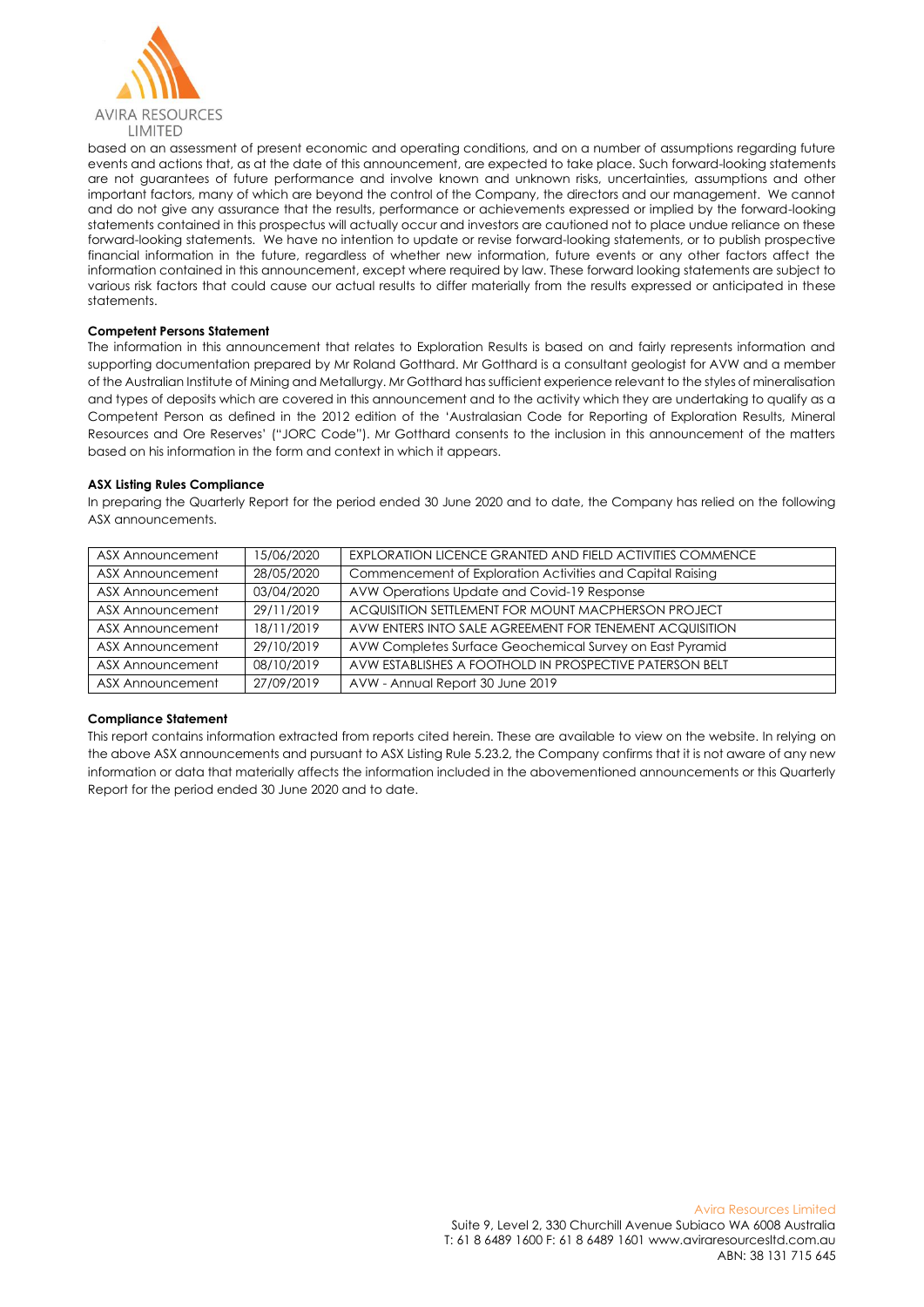# **Appendix 5B**

# **Mining exploration entity or oil and gas exploration entity quarterly cash flow report**

| Name of entity          |                                   |  |  |  |  |  |
|-------------------------|-----------------------------------|--|--|--|--|--|
| Avira Resources Limited |                                   |  |  |  |  |  |
| ABN                     | Quarter ended ("current quarter") |  |  |  |  |  |
| 38 131 715 645          | 30 June 2020                      |  |  |  |  |  |

|     | <b>Consolidated statement of cash flows</b>       | <b>Current quarter</b><br>\$A'000 | Year to date (12<br>months)<br>\$A'000 |
|-----|---------------------------------------------------|-----------------------------------|----------------------------------------|
| 1.  | Cash flows from operating activities              |                                   |                                        |
| 1.1 | Receipts from customers                           |                                   |                                        |
| 1.2 | Payments for                                      |                                   |                                        |
|     | exploration & evaluation<br>(a)                   | (79)                              | (285)                                  |
|     | (b)<br>development                                |                                   |                                        |
|     | production<br>(c)                                 |                                   |                                        |
|     | staff costs<br>(d)                                | (18)                              | (97)                                   |
|     | administration and corporate costs<br>(e)         | (63)                              | (253)                                  |
| 1.3 | Dividends received (see note 3)                   |                                   |                                        |
| 1.4 | Interest received                                 |                                   | 1                                      |
| 1.5 | Interest and other costs of finance paid          |                                   |                                        |
| 1.6 | Income taxes paid                                 |                                   |                                        |
| 1.7 | Government grants and tax incentives              |                                   |                                        |
| 1.8 | Other (provide details if material)               | 22                                | 54                                     |
| 1.9 | Net cash from / (used in) operating<br>activities | (138)                             | (580)                                  |

| 2.  |     | Cash flows from investing activities |   |  |
|-----|-----|--------------------------------------|---|--|
| 2.1 |     | Payments to acquire or for:          |   |  |
|     | (a) | entities                             | - |  |
|     | (b) | tenements                            | ۰ |  |
|     | (c) | property, plant and equipment        | ۰ |  |
|     | (d) | exploration & evaluation             | ۰ |  |
|     | (e) | investments                          | - |  |
|     | (f) | other non-current assets             | ۰ |  |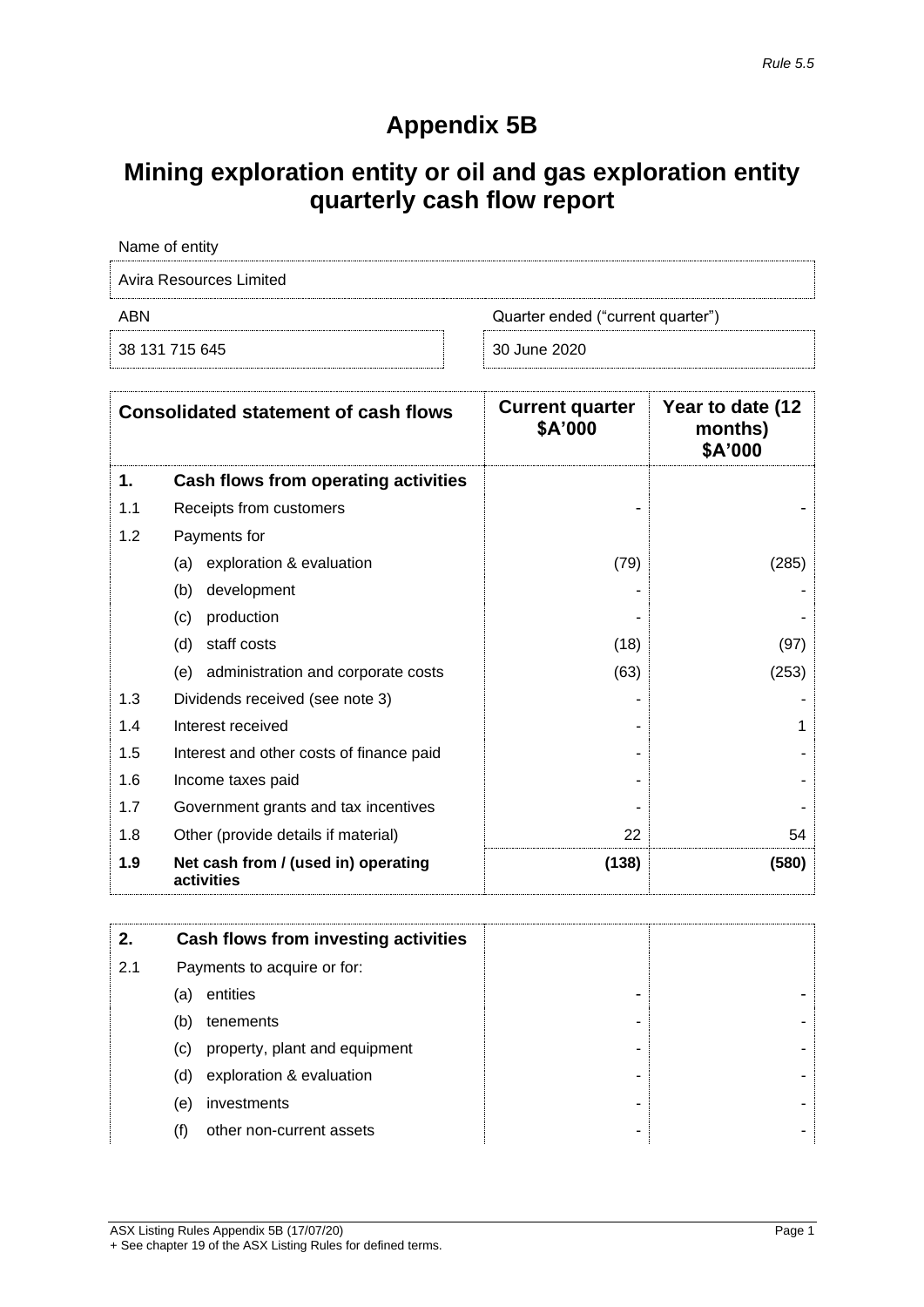|     | <b>Consolidated statement of cash flows</b>       | <b>Current quarter</b><br>\$A'000 | Year to date (12<br>months)<br>\$A'000 |
|-----|---------------------------------------------------|-----------------------------------|----------------------------------------|
| 2.2 | Proceeds from the disposal of:                    |                                   |                                        |
|     | entities<br>(a)                                   |                                   |                                        |
|     | (b)<br>tenements                                  |                                   |                                        |
|     | property, plant and equipment<br>(c)              |                                   |                                        |
|     | (d)<br>investments                                |                                   |                                        |
|     | other non-current assets<br>(e)                   |                                   |                                        |
| 2.3 | Cash flows from loans to other entities           |                                   |                                        |
| 2.4 | Dividends received (see note 3)                   | ۰                                 |                                        |
| 2.5 | Other (provide details if material)               |                                   |                                        |
| 2.6 | Net cash from / (used in) investing<br>activities | $\blacksquare$                    |                                        |

| 3.   | <b>Cash flows from financing activities</b>                                                |     |     |
|------|--------------------------------------------------------------------------------------------|-----|-----|
| 3.1  | Proceeds from issues of equity securities<br>(excluding convertible debt securities)       |     |     |
| 3.2  | Proceeds from issue of convertible debt<br>securities                                      |     |     |
| 3.3  | Proceeds from exercise of options                                                          |     |     |
| 3.4  | Transaction costs related to issues of equity<br>securities or convertible debt securities |     |     |
| 3.5  | Proceeds from borrowings                                                                   |     |     |
| 3.6  | Repayment of borrowings                                                                    |     |     |
| 3.7  | Transaction costs related to loans and<br>borrowings                                       |     |     |
| 3.8  | Dividends paid                                                                             |     |     |
| 3.9  | Other (Placement monies held on Trust) <sup>1</sup>                                        | 467 | 467 |
| 3.10 | Net cash from / (used in) financing<br>activities                                          | 467 | 467 |

<sup>1</sup>\$467,000 of placement monies held on trust and issued subsequent to quarter end following shareholder approval on 3 July 2020.

|     | Net increase / (decrease) in cash and<br>cash equivalents for the period |       |      |
|-----|--------------------------------------------------------------------------|-------|------|
| 4.1 | Cash and cash equivalents at beginning of<br>period                      | 427   | 869  |
| 4.2 | Net cash from / (used in) operating<br>activities (item 1.9 above)       | (138) | 1580 |
| 4.3 | Net cash from / (used in) investing activities<br>(item 2.6 above)       |       |      |
| 4.4 | Net cash from / (used in) financing activities<br>(item 3.10 above)      | 467   |      |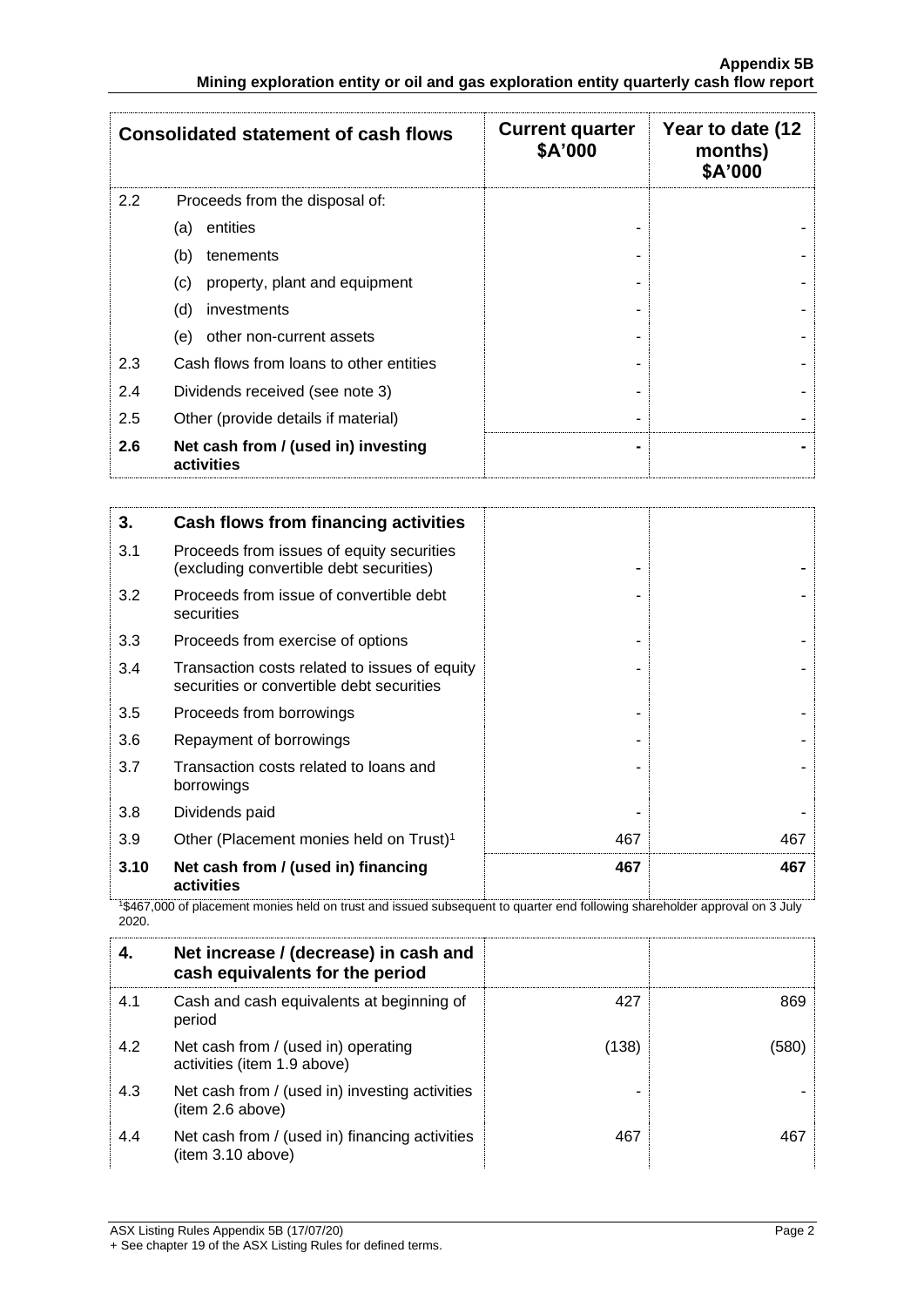|     | Consolidated statement of cash flows                 | <b>Current quarter</b><br>\$A'000 | Year to date (12<br>months)<br>\$A'000 |
|-----|------------------------------------------------------|-----------------------------------|----------------------------------------|
| 4.5 | Effect of movement in exchange rates on<br>cash held |                                   |                                        |
| 4.6 | Cash and cash equivalents at end of<br>period        | 756                               | 756                                    |

| 5.  | Reconciliation of cash and cash<br>equivalents<br>at the end of the quarter (as shown in the<br>consolidated statement of cash flows) to the<br>related items in the accounts | <b>Current quarter</b><br>\$A'000 | <b>Previous quarter</b><br>\$A'000 |
|-----|-------------------------------------------------------------------------------------------------------------------------------------------------------------------------------|-----------------------------------|------------------------------------|
| 5.1 | <b>Bank balances</b>                                                                                                                                                          | 756                               | 427                                |
| 5.2 | Call deposits                                                                                                                                                                 |                                   |                                    |
| 5.3 | <b>Bank overdrafts</b>                                                                                                                                                        |                                   |                                    |
| 5.4 | Other (provide details)                                                                                                                                                       | -                                 |                                    |
| 5.5 | Cash and cash equivalents at end of<br>quarter (should equal item 4.6 above)                                                                                                  | 756                               | 427                                |

| 6.  | Payments to related parties of the entity and their<br>associates                                                                                           | <b>Current quarter</b><br>\$A'000 |
|-----|-------------------------------------------------------------------------------------------------------------------------------------------------------------|-----------------------------------|
| 6.1 | Aggregate amount of payments to related parties and their<br>associates included in item 1                                                                  |                                   |
| 6.2 | Aggregate amount of payments to related parties and their<br>associates included in item 2                                                                  |                                   |
|     | Note: if any amounts are shown in items 6.1 or 6.2, your quarterly activity report must include a description of, and an<br>explanation for, such payments. |                                   |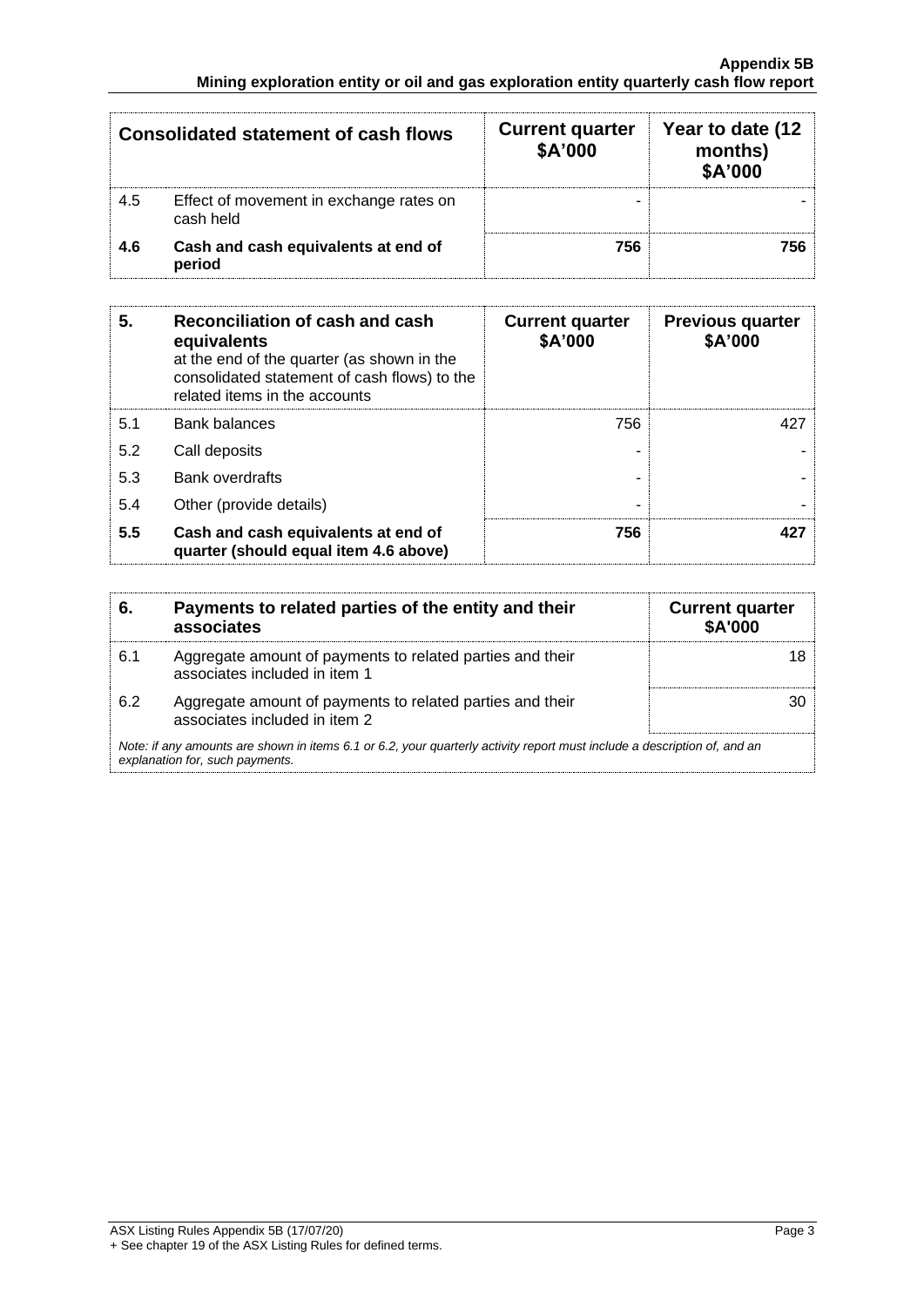| 7.  | <b>Financing facilities</b><br>Note: the term "facility' includes all forms of financing<br>arrangements available to the entity.<br>Add notes as necessary for an understanding of the<br>sources of finance available to the entity.                                                                                                               | <b>Total facility</b><br>amount at quarter<br>end<br>\$A'000 | Amount drawn at<br>quarter end<br>\$A'000 |
|-----|------------------------------------------------------------------------------------------------------------------------------------------------------------------------------------------------------------------------------------------------------------------------------------------------------------------------------------------------------|--------------------------------------------------------------|-------------------------------------------|
| 7.1 | Loan facilities                                                                                                                                                                                                                                                                                                                                      |                                                              |                                           |
| 7.2 | Credit standby arrangements                                                                                                                                                                                                                                                                                                                          |                                                              |                                           |
| 7.3 | Other (please specify)                                                                                                                                                                                                                                                                                                                               |                                                              |                                           |
| 7.4 | <b>Total financing facilities</b>                                                                                                                                                                                                                                                                                                                    |                                                              |                                           |
| 7.5 | Unused financing facilities available at quarter end                                                                                                                                                                                                                                                                                                 |                                                              |                                           |
| 7.6 | Include in the box below a description of each facility above, including the lender, interest<br>rate, maturity date and whether it is secured or unsecured. If any additional financing<br>facilities have been entered into or are proposed to be entered into after quarter end,<br>include a note providing details of those facilities as well. |                                                              |                                           |
|     |                                                                                                                                                                                                                                                                                                                                                      |                                                              |                                           |

| 8.  | Estimated cash available for future operating activities                                                                                                                                                                        | \$A'000 |
|-----|---------------------------------------------------------------------------------------------------------------------------------------------------------------------------------------------------------------------------------|---------|
| 8.1 | Net cash from / (used in) operating activities (item 1.9)                                                                                                                                                                       | (138)   |
| 8.2 | (Payments for exploration & evaluation classified as investing<br>activities) (item 2.1(d))                                                                                                                                     |         |
| 8.3 | Total relevant outgoings (item $8.1 +$ item $8.2$ )                                                                                                                                                                             | (138)   |
| 8.4 | Cash and cash equivalents at quarter end (item 4.6)                                                                                                                                                                             | 756     |
| 8.5 | Unused finance facilities available at quarter end (item 7.5)                                                                                                                                                                   |         |
| 8.6 | Total available funding (item $8.4$ + item $8.5$ )                                                                                                                                                                              | 756     |
| 8.7 | Estimated quarters of funding available (item 8.6 divided by<br>item $8.3$ )                                                                                                                                                    | 5.50    |
|     | Note: if the entity has reported positive relevant outgoings (ie a net cash inflow) in item 8.3, answer item 8.7 as "N/A".<br>Otherwise, a figure for the estimated quarters of funding available must be included in item 8.7. |         |
| 8.8 | If item 8.7 is less than 2 quarters, please provide answers to the following questions:                                                                                                                                         |         |
|     | 8.8.1<br>Does the entity expect that it will continue to have the current level of net operating<br>cash flows for the time being and, if not, why not?                                                                         |         |
|     | Answer: NA                                                                                                                                                                                                                      |         |
|     | 8.8.2<br>Has the entity taken any steps, or does it propose to take any steps, to raise further<br>cash to fund its operations and, if so, what are those steps and how likely does it<br>believe that they will be successful? |         |
|     | Answer: NA                                                                                                                                                                                                                      |         |
|     |                                                                                                                                                                                                                                 |         |